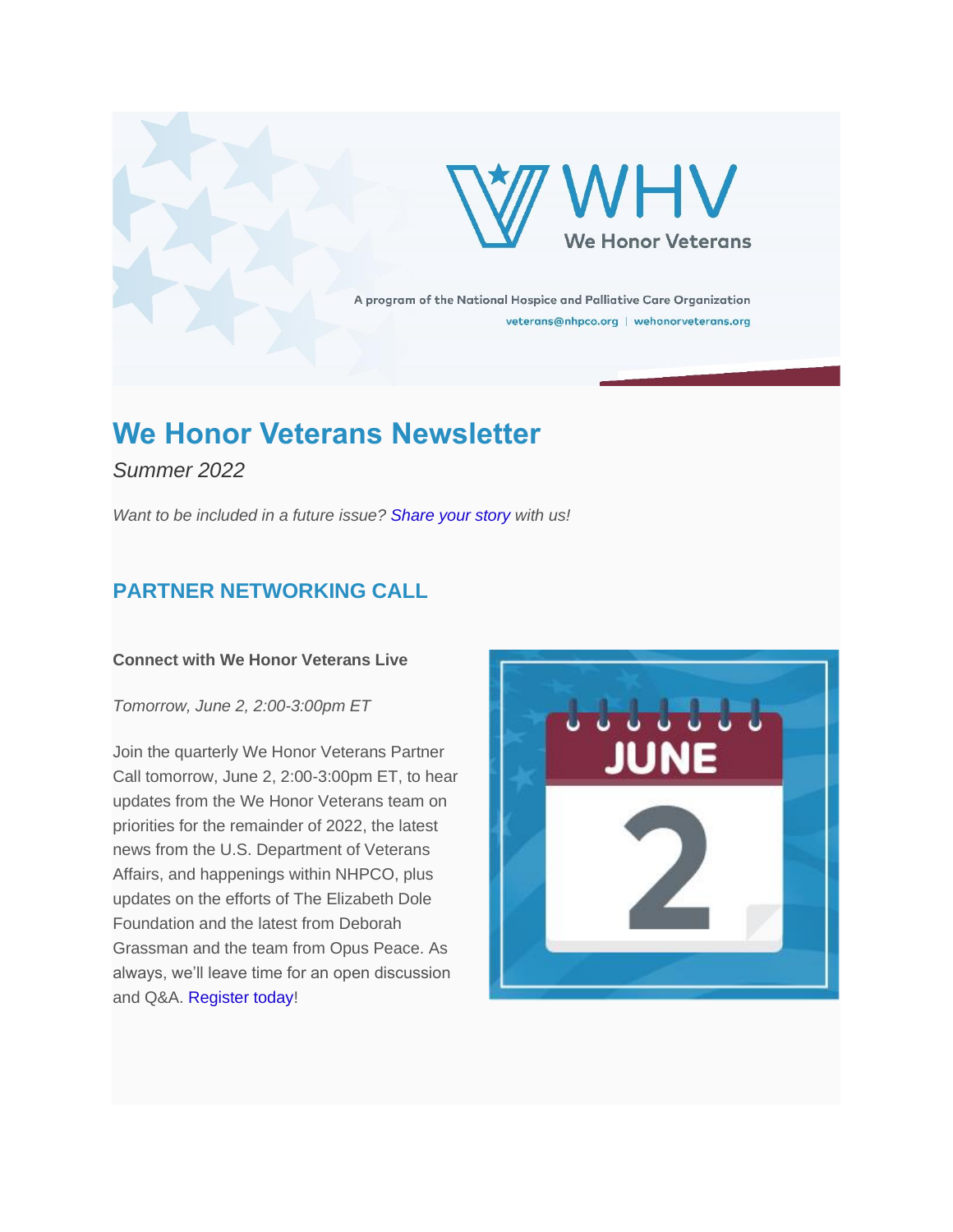# **A PERSONAL NOTE: OPUS PEACE**

#### **A note from Katherine Kemp, NHPCO Director of Veterans Services**

As someone working to improve the care for Veterans in my work life and serving as a caregiver in my personal life, I found the Opus Peace Soul Injury Institute Graduate training to be incredibly moving, lovingly tough, and long overdue. I have spoken with many WHV partners who have become Opus Peace Ambassadors and have shared that their learnings with Opus Peace have shifted their attitudes toward and approaches to their patients, and Veterans in particular, in a way that nothing else has. Many are familiar with the work of Deborah Grassman and her teachings on liberating unforgiven guilt and shame. If you have ever been curious about the Institute or would like to hear more from my experience, you are welcome to reach out to me at [kkemp@nhpco.org.](mailto:kkemp@nhpco.org?subject=Opus%20Peace) The next Institute [will take place Oct 3-6.](https://nam12.safelinks.protection.outlook.com/?url=https%3A%2F%2Furldefense.com%2Fv3%2F__http%3A%2F%2Fnhpco-netforum.informz.net%2Fz%2FcjUucD9taT04NzMzOTA3JnA9MSZ1PTg5MDYwNzk5MyZsaT03NjU1NDQ0Mg%2Findex.html__%3B!!Cki1qOQyyykDL2Q!LxdrBdZtLOPz33RmKRZkwydYD83WKkwqaS3XduYRYJCeEEOmj8QzBmFBDfCJ4525lwY007GbaNhCrmH4rHTx-Yur%24&data=05%7C01%7CJulie.Stafford%40emblemhospice.com%7C55e70e5d548b4f18d03508da43fbef48%7C90c1e80c18bc48e08d4fedc68d091ce7%7C0%7C0%7C637897047686582226%7CUnknown%7CTWFpbGZsb3d8eyJWIjoiMC4wLjAwMDAiLCJQIjoiV2luMzIiLCJBTiI6Ik1haWwiLCJXVCI6Mn0%3D%7C3000%7C%7C%7C&sdata=i%2BtVsCTPV2nAShw9Na%2BsPzPKmYoXYeKLE%2BhbFaL0wxo%3D&reserved=0)

### **NEWS & RESOURCES FROM WHV**

#### **Welcome Home Vietnam Veterans Day**

We received a lot of great photos and stories from partners about their creative activities for Welcome Home Vietnam Veterans Day. Thank you to those who have shared your stories and events!

We plan to compile a highlight reel, so if you haven't already done so, please submit your stories and photos via the [Share Your Story](https://nam12.safelinks.protection.outlook.com/?url=https%3A%2F%2Furldefense.com%2Fv3%2F__http%3A%2F%2Fnhpco-netforum.informz.net%2Fz%2FcjUucD9taT04NzMzOTA3JnA9MSZ1PTg5MDYwNzk5MyZsaT03NjU1NDQzOQ%2Findex.html__%3B!!Cki1qOQyyykDL2Q!LxdrBdZtLOPz33RmKRZkwydYD83WKkwqaS3XduYRYJCeEEOmj8QzBmFBDfCJ4525lwY007GbaNhCrmH4rGt4SJ5w%24&data=05%7C01%7CJulie.Stafford%40emblemhospice.com%7C55e70e5d548b4f18d03508da43fbef48%7C90c1e80c18bc48e08d4fedc68d091ce7%7C0%7C0%7C637897047686582226%7CUnknown%7CTWFpbGZsb3d8eyJWIjoiMC4wLjAwMDAiLCJQIjoiV2luMzIiLCJBTiI6Ik1haWwiLCJXVCI6Mn0%3D%7C3000%7C%7C%7C&sdata=fEFFH1zxPFWsuNHbxr8%2B3oid%2B081cdkziT3twThA8ks%3D&reserved=0) page.

#### **We Honor Veterans featured on CBS's Magnum P.I**

On April 1, 2022, the CBS Original Series Magnum P.I. aired an episode in which the main character, Thomas Magnum, volunteers with No Veteran Dies Alone and meets Bob, a terminally ill Vietnam Veteran on hospice. This episode embodied and highlighted the importance of the work our hospices and Vet-to-Vet volunteers provide to Veterans at the end of life. To learn more about the episode, [check out our blog.](https://nam12.safelinks.protection.outlook.com/?url=https%3A%2F%2Furldefense.com%2Fv3%2F__http%3A%2F%2Fnhpco-netforum.informz.net%2Fz%2FcjUucD9taT04NzMzOTA3JnA9MSZ1PTg5MDYwNzk5MyZsaT03NjU1NDQ0Mw%2Findex.html__%3B!!Cki1qOQyyykDL2Q!LxdrBdZtLOPz33RmKRZkwydYD83WKkwqaS3XduYRYJCeEEOmj8QzBmFBDfCJ4525lwY007GbaNhCrmH4rIAxUwSS%24&data=05%7C01%7CJulie.Stafford%40emblemhospice.com%7C55e70e5d548b4f18d03508da43fbef48%7C90c1e80c18bc48e08d4fedc68d091ce7%7C0%7C0%7C637897047686582226%7CUnknown%7CTWFpbGZsb3d8eyJWIjoiMC4wLjAwMDAiLCJQIjoiV2luMzIiLCJBTiI6Ik1haWwiLCJXVCI6Mn0%3D%7C3000%7C%7C%7C&sdata=Vkd4NbQZNovpqsdVvHmKkVkWzDkogx5Hi3MaHHwMA1s%3D&reserved=0)

### **PARTNER HIGHLIGHTS**

- [Summit Hospice Partner Event: Granting A WWII Veterans Wish To Fly](https://nam12.safelinks.protection.outlook.com/?url=https%3A%2F%2Furldefense.com%2Fv3%2F__http%3A%2F%2Fnhpco-netforum.informz.net%2Fz%2FcjUucD9taT04NzMzOTA3JnA9MSZ1PTg5MDYwNzk5MyZsaT03NjU1NDQ0NA%2Findex.html__%3B!!Cki1qOQyyykDL2Q!LxdrBdZtLOPz33RmKRZkwydYD83WKkwqaS3XduYRYJCeEEOmj8QzBmFBDfCJ4525lwY007GbaNhCrmH4rOzRaTri%24&data=05%7C01%7CJulie.Stafford%40emblemhospice.com%7C55e70e5d548b4f18d03508da43fbef48%7C90c1e80c18bc48e08d4fedc68d091ce7%7C0%7C0%7C637897047686582226%7CUnknown%7CTWFpbGZsb3d8eyJWIjoiMC4wLjAwMDAiLCJQIjoiV2luMzIiLCJBTiI6Ik1haWwiLCJXVCI6Mn0%3D%7C3000%7C%7C%7C&sdata=5vaHaTLnxw1BgrSGv8FC9fQbgHlGr37eVqTcmvRrIjo%3D&reserved=0)
- [Hope Healthcare Honors 100-year-old Veteran](https://nam12.safelinks.protection.outlook.com/?url=https%3A%2F%2Furldefense.com%2Fv3%2F__http%3A%2F%2Fnhpco-netforum.informz.net%2Fz%2FcjUucD9taT04NzMzOTA3JnA9MSZ1PTg5MDYwNzk5MyZsaT03NjU1NDQ0NQ%2Findex.html__%3B!!Cki1qOQyyykDL2Q!LxdrBdZtLOPz33RmKRZkwydYD83WKkwqaS3XduYRYJCeEEOmj8QzBmFBDfCJ4525lwY007GbaNhCrmH4rJzlB31E%24&data=05%7C01%7CJulie.Stafford%40emblemhospice.com%7C55e70e5d548b4f18d03508da43fbef48%7C90c1e80c18bc48e08d4fedc68d091ce7%7C0%7C0%7C637897047686582226%7CUnknown%7CTWFpbGZsb3d8eyJWIjoiMC4wLjAwMDAiLCJQIjoiV2luMzIiLCJBTiI6Ik1haWwiLCJXVCI6Mn0%3D%7C3000%7C%7C%7C&sdata=HMGrJEdYuEtwo65Q40Y%2BJSVw%2FWr2P%2Be1mrCG25haBKs%3D&reserved=0)
- [Caris Healthcare, Bluffton SC Welcome Home Vietnam Veterans Day Celebration](https://nam12.safelinks.protection.outlook.com/?url=https%3A%2F%2Furldefense.com%2Fv3%2F__https%3A%2F%2Fwww.wehonorveterans.org%2Fblog%2Fcaris-healthcare-bluffton-sc-welcome-home-vietnam-veterans-day%2F__%3B!!Cki1qOQyyykDL2Q!LxdrBdZtLOPz33RmKRZkwydYD83WKkwqaS3XduYRYJCeEEOmj8QzBmFBDfCJ4525lwY007GbaNhCrmH4rKXucTuA%24&data=05%7C01%7CJulie.Stafford%40emblemhospice.com%7C55e70e5d548b4f18d03508da43fbef48%7C90c1e80c18bc48e08d4fedc68d091ce7%7C0%7C0%7C637897047686582226%7CUnknown%7CTWFpbGZsb3d8eyJWIjoiMC4wLjAwMDAiLCJQIjoiV2luMzIiLCJBTiI6Ik1haWwiLCJXVCI6Mn0%3D%7C3000%7C%7C%7C&sdata=7O1%2FsXmRELIGvRHHOGmo4YvcxHbC4m5O4kAeCNzKwDQ%3D&reserved=0)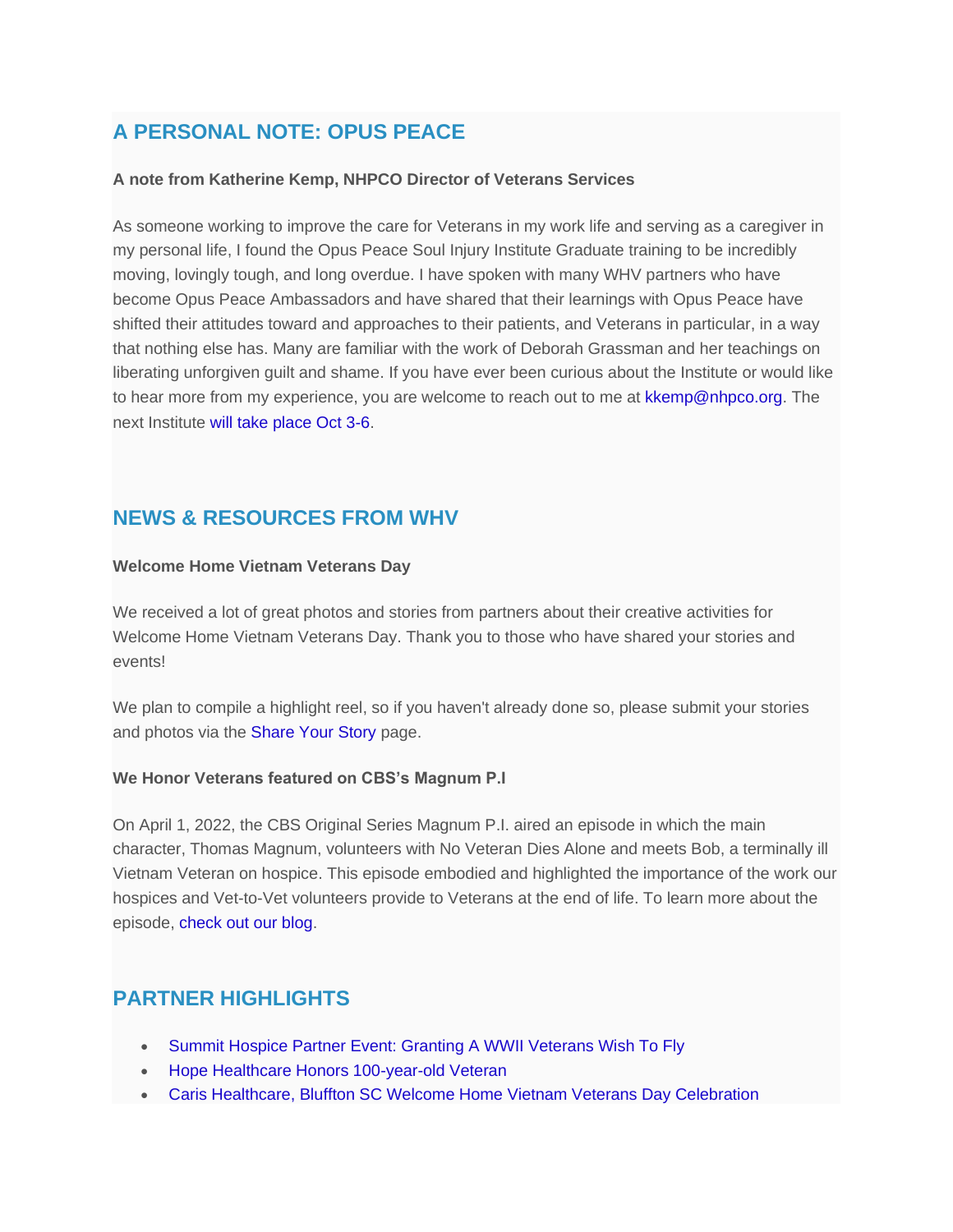- [Compassionate Care Hospice, an Amedisys Company Honors World War II Veteran](https://nam12.safelinks.protection.outlook.com/?url=https%3A%2F%2Furldefense.com%2Fv3%2F__http%3A%2F%2Fnhpco-netforum.informz.net%2Fz%2FcjUucD9taT04NzMzOTA3JnA9MSZ1PTg5MDYwNzk5MyZsaT03NjU1NDQ0Ng%2Findex.html__%3B!!Cki1qOQyyykDL2Q!LxdrBdZtLOPz33RmKRZkwydYD83WKkwqaS3XduYRYJCeEEOmj8QzBmFBDfCJ4525lwY007GbaNhCrmH4rFTwQN8S%24&data=05%7C01%7CJulie.Stafford%40emblemhospice.com%7C55e70e5d548b4f18d03508da43fbef48%7C90c1e80c18bc48e08d4fedc68d091ce7%7C0%7C0%7C637897047686582226%7CUnknown%7CTWFpbGZsb3d8eyJWIjoiMC4wLjAwMDAiLCJQIjoiV2luMzIiLCJBTiI6Ik1haWwiLCJXVCI6Mn0%3D%7C3000%7C%7C%7C&sdata=80X%2F4jxOsxpoLwgPMejjEdhVNSl58osWMohWJTRgtvM%3D&reserved=0)
- [Gilchrist Hospice Honors Veteran Taskforce](https://nam12.safelinks.protection.outlook.com/?url=https%3A%2F%2Furldefense.com%2Fv3%2F__http%3A%2F%2Fnhpco-netforum.informz.net%2Fz%2FcjUucD9taT04NzMzOTA3JnA9MSZ1PTg5MDYwNzk5MyZsaT03NjU1NDQ0Nw%2Findex.html__%3B!!Cki1qOQyyykDL2Q!LxdrBdZtLOPz33RmKRZkwydYD83WKkwqaS3XduYRYJCeEEOmj8QzBmFBDfCJ4525lwY007GbaNhCrmH4rCsVzTUP%24&data=05%7C01%7CJulie.Stafford%40emblemhospice.com%7C55e70e5d548b4f18d03508da43fbef48%7C90c1e80c18bc48e08d4fedc68d091ce7%7C0%7C0%7C637897047686582226%7CUnknown%7CTWFpbGZsb3d8eyJWIjoiMC4wLjAwMDAiLCJQIjoiV2luMzIiLCJBTiI6Ik1haWwiLCJXVCI6Mn0%3D%7C3000%7C%7C%7C&sdata=z7%2FZqTzNjc%2BTbhMZWf7zvKNR3qYsNIwCEcPRAfvQUJo%3D&reserved=0)
- [VNSNY Featured on local talk show discussing Military Appreciation Month](https://nam12.safelinks.protection.outlook.com/?url=https%3A%2F%2Furldefense.com%2Fv3%2F__http%3A%2F%2Fnhpco-netforum.informz.net%2Fz%2FcjUucD9taT04NzMzOTA3JnA9MSZ1PTg5MDYwNzk5MyZsaT03NjU1NDQ0OA%2Findex.html__%3B!!Cki1qOQyyykDL2Q!LxdrBdZtLOPz33RmKRZkwydYD83WKkwqaS3XduYRYJCeEEOmj8QzBmFBDfCJ4525lwY007GbaNhCrmH4rI2KmTZ6%24&data=05%7C01%7CJulie.Stafford%40emblemhospice.com%7C55e70e5d548b4f18d03508da43fbef48%7C90c1e80c18bc48e08d4fedc68d091ce7%7C0%7C0%7C637897047686582226%7CUnknown%7CTWFpbGZsb3d8eyJWIjoiMC4wLjAwMDAiLCJQIjoiV2luMzIiLCJBTiI6Ik1haWwiLCJXVCI6Mn0%3D%7C3000%7C%7C%7C&sdata=0ndkF%2BkiLm2B4TMtKaE%2Bs%2B%2FaJcAkmgYKZqWc7i1KUVM%3D&reserved=0)

### **VA GRANT OPPORTUNITY**

The new [Staff Sergeant Parker Gordon Fox Suicide Prevention Grant Program](https://nam12.safelinks.protection.outlook.com/?url=https%3A%2F%2Furldefense.com%2Fv3%2F__http%3A%2F%2Fnhpco-netforum.informz.net%2Fz%2FcjUucD9taT04NzMzOTA3JnA9MSZ1PTg5MDYwNzk5MyZsaT03NjU1NDQ0OQ%2Findex.html__%3B!!Cki1qOQyyykDL2Q!LxdrBdZtLOPz33RmKRZkwydYD83WKkwqaS3XduYRYJCeEEOmj8QzBmFBDfCJ4525lwY007GbaNhCrmH4rByS6urM%24&data=05%7C01%7CJulie.Stafford%40emblemhospice.com%7C55e70e5d548b4f18d03508da43fbef48%7C90c1e80c18bc48e08d4fedc68d091ce7%7C0%7C0%7C637897047686582226%7CUnknown%7CTWFpbGZsb3d8eyJWIjoiMC4wLjAwMDAiLCJQIjoiV2luMzIiLCJBTiI6Ik1haWwiLCJXVCI6Mn0%3D%7C3000%7C%7C%7C&sdata=k7ISOdHKX1KNYjEoxlV8dGLKhq1ng0wCe%2Benh%2F%2FBlCE%3D&reserved=0) (SSG Fox SPGP) will enable VA to provide resources toward community-based suicide prevention efforts to meet the needs of Veterans and their families through outreach, suicide prevention services, and connection to VA and community resources.

Grant applications are due by June 10, 11:59pm ET. This is a three-year, community-based grant program. Organizations can apply for grants worth up to \$750,000 and may apply to renew awards from year to year throughout the length of the program. Please note: Before applying, organizations will need to register with the VA's grant management portal if they aren't already in the system, and registration can take some time. FAQs are [available here,](https://nam12.safelinks.protection.outlook.com/?url=https%3A%2F%2Furldefense.com%2Fv3%2F__http%3A%2F%2Fnhpco-netforum.informz.net%2Fz%2FcjUucD9taT04NzMzOTA3JnA9MSZ1PTg5MDYwNzk5MyZsaT03NjU1NDQ1MQ%2Findex.html__%3B!!Cki1qOQyyykDL2Q!LxdrBdZtLOPz33RmKRZkwydYD83WKkwqaS3XduYRYJCeEEOmj8QzBmFBDfCJ4525lwY007GbaNhCrmH4rAY1uhwf%24&data=05%7C01%7CJulie.Stafford%40emblemhospice.com%7C55e70e5d548b4f18d03508da43fbef48%7C90c1e80c18bc48e08d4fedc68d091ce7%7C0%7C0%7C637897047686582226%7CUnknown%7CTWFpbGZsb3d8eyJWIjoiMC4wLjAwMDAiLCJQIjoiV2luMzIiLCJBTiI6Ik1haWwiLCJXVCI6Mn0%3D%7C3000%7C%7C%7C&sdata=HFKw8LbBsZKExCFRj0EyNvPvF8pOcVrw4e42ISwyIhE%3D&reserved=0) and grant applications are [available here.](https://nam12.safelinks.protection.outlook.com/?url=https%3A%2F%2Furldefense.com%2Fv3%2F__http%3A%2F%2Fnhpco-netforum.informz.net%2Fz%2FcjUucD9taT04NzMzOTA3JnA9MSZ1PTg5MDYwNzk5MyZsaT03NjU1NDQ1Mw%2Findex.html__%3B!!Cki1qOQyyykDL2Q!LxdrBdZtLOPz33RmKRZkwydYD83WKkwqaS3XduYRYJCeEEOmj8QzBmFBDfCJ4525lwY007GbaNhCrmH4rJ8mQ743%24&data=05%7C01%7CJulie.Stafford%40emblemhospice.com%7C55e70e5d548b4f18d03508da43fbef48%7C90c1e80c18bc48e08d4fedc68d091ce7%7C0%7C0%7C637897047686582226%7CUnknown%7CTWFpbGZsb3d8eyJWIjoiMC4wLjAwMDAiLCJQIjoiV2luMzIiLCJBTiI6Ik1haWwiLCJXVCI6Mn0%3D%7C3000%7C%7C%7C&sdata=EiHKRht2zA6WfoJFUZCYDmMHCrr8OwqER5%2BZ5DzWvck%3D&reserved=0)

### **MORE VA NEWS**

- [VA released its Equity Action Plan in benefits, services, and health care](https://nam12.safelinks.protection.outlook.com/?url=https%3A%2F%2Furldefense.com%2Fv3%2F__http%3A%2F%2Fnhpco-netforum.informz.net%2Fz%2FcjUucD9taT04NzMzOTA3JnA9MSZ1PTg5MDYwNzk5MyZsaT03NjU1NDQ1NQ%2Findex.html__%3B!!Cki1qOQyyykDL2Q!LxdrBdZtLOPz33RmKRZkwydYD83WKkwqaS3XduYRYJCeEEOmj8QzBmFBDfCJ4525lwY007GbaNhCrmH4rChphgIF%24&data=05%7C01%7CJulie.Stafford%40emblemhospice.com%7C55e70e5d548b4f18d03508da43fbef48%7C90c1e80c18bc48e08d4fedc68d091ce7%7C0%7C0%7C637897047686582226%7CUnknown%7CTWFpbGZsb3d8eyJWIjoiMC4wLjAwMDAiLCJQIjoiV2luMzIiLCJBTiI6Ik1haWwiLCJXVCI6Mn0%3D%7C3000%7C%7C%7C&sdata=6HUHwONsOO1Jjt6JQuVWkCOtJ3YaL4YHh6LRyv2Rf%2B4%3D&reserved=0)
- [VA establishes presumptive service connection for rare respiratory cancers for certain](https://nam12.safelinks.protection.outlook.com/?url=https%3A%2F%2Furldefense.com%2Fv3%2F__http%3A%2F%2Fnhpco-netforum.informz.net%2Fz%2FcjUucD9taT04NzMzOTA3JnA9MSZ1PTg5MDYwNzk5MyZsaT03NjU1NDQ1OA%2Findex.html__%3B!!Cki1qOQyyykDL2Q!LxdrBdZtLOPz33RmKRZkwydYD83WKkwqaS3XduYRYJCeEEOmj8QzBmFBDfCJ4525lwY007GbaNhCrmH4rK_u754H%24&data=05%7C01%7CJulie.Stafford%40emblemhospice.com%7C55e70e5d548b4f18d03508da43fbef48%7C90c1e80c18bc48e08d4fedc68d091ce7%7C0%7C0%7C637897047686582226%7CUnknown%7CTWFpbGZsb3d8eyJWIjoiMC4wLjAwMDAiLCJQIjoiV2luMzIiLCJBTiI6Ik1haWwiLCJXVCI6Mn0%3D%7C3000%7C%7C%7C&sdata=t97nhrvO1Q3%2FEze7ud2reo4FkwaBIjkPF53ouWKX4bA%3D&reserved=0)  **[Veterans](https://nam12.safelinks.protection.outlook.com/?url=https%3A%2F%2Furldefense.com%2Fv3%2F__http%3A%2F%2Fnhpco-netforum.informz.net%2Fz%2FcjUucD9taT04NzMzOTA3JnA9MSZ1PTg5MDYwNzk5MyZsaT03NjU1NDQ1OA%2Findex.html__%3B!!Cki1qOQyyykDL2Q!LxdrBdZtLOPz33RmKRZkwydYD83WKkwqaS3XduYRYJCeEEOmj8QzBmFBDfCJ4525lwY007GbaNhCrmH4rK_u754H%24&data=05%7C01%7CJulie.Stafford%40emblemhospice.com%7C55e70e5d548b4f18d03508da43fbef48%7C90c1e80c18bc48e08d4fedc68d091ce7%7C0%7C0%7C637897047686582226%7CUnknown%7CTWFpbGZsb3d8eyJWIjoiMC4wLjAwMDAiLCJQIjoiV2luMzIiLCJBTiI6Ik1haWwiLCJXVCI6Mn0%3D%7C3000%7C%7C%7C&sdata=t97nhrvO1Q3%2FEze7ud2reo4FkwaBIjkPF53ouWKX4bA%3D&reserved=0)**
- [VA expands reimbursement agreement program to Urban Indian Organizations](https://nam12.safelinks.protection.outlook.com/?url=https%3A%2F%2Furldefense.com%2Fv3%2F__http%3A%2F%2Fnhpco-netforum.informz.net%2Fz%2FcjUucD9taT04NzMzOTA3JnA9MSZ1PTg5MDYwNzk5MyZsaT03NjU1NDQ2MQ%2Findex.html__%3B!!Cki1qOQyyykDL2Q!LxdrBdZtLOPz33RmKRZkwydYD83WKkwqaS3XduYRYJCeEEOmj8QzBmFBDfCJ4525lwY007GbaNhCrmH4rFgVAXK3%24&data=05%7C01%7CJulie.Stafford%40emblemhospice.com%7C55e70e5d548b4f18d03508da43fbef48%7C90c1e80c18bc48e08d4fedc68d091ce7%7C0%7C0%7C637897047686582226%7CUnknown%7CTWFpbGZsb3d8eyJWIjoiMC4wLjAwMDAiLCJQIjoiV2luMzIiLCJBTiI6Ik1haWwiLCJXVCI6Mn0%3D%7C3000%7C%7C%7C&sdata=FwfmfffCEspfuMDU%2BNeJO2TOrPaF1F4Rzy3CZ98jvGM%3D&reserved=0)
- [VA shares implementation plan and locations of PAWS Act pilot program](https://nam12.safelinks.protection.outlook.com/?url=https%3A%2F%2Furldefense.com%2Fv3%2F__http%3A%2F%2Fnhpco-netforum.informz.net%2Fz%2FcjUucD9taT04NzMzOTA3JnA9MSZ1PTg5MDYwNzk5MyZsaT03NjU1NDQ2NA%2Findex.html__%3B!!Cki1qOQyyykDL2Q!LxdrBdZtLOPz33RmKRZkwydYD83WKkwqaS3XduYRYJCeEEOmj8QzBmFBDfCJ4525lwY007GbaNhCrmH4rN3nWsUE%24&data=05%7C01%7CJulie.Stafford%40emblemhospice.com%7C55e70e5d548b4f18d03508da43fbef48%7C90c1e80c18bc48e08d4fedc68d091ce7%7C0%7C0%7C637897047686582226%7CUnknown%7CTWFpbGZsb3d8eyJWIjoiMC4wLjAwMDAiLCJQIjoiV2luMzIiLCJBTiI6Ik1haWwiLCJXVCI6Mn0%3D%7C3000%7C%7C%7C&sdata=LsWCwMI1rT%2FYMHxSy9GeFRNXKtHN2H2O10JnQlD09Iw%3D&reserved=0)
- [Study finds higher prevalence of mental health concerns for Vietnam Veterans](https://nam12.safelinks.protection.outlook.com/?url=https%3A%2F%2Furldefense.com%2Fv3%2F__http%3A%2F%2Fnhpco-netforum.informz.net%2Fz%2FcjUucD9taT04NzMzOTA3JnA9MSZ1PTg5MDYwNzk5MyZsaT03NjU1NDQ2Nw%2Findex.html__%3B!!Cki1qOQyyykDL2Q!LxdrBdZtLOPz33RmKRZkwydYD83WKkwqaS3XduYRYJCeEEOmj8QzBmFBDfCJ4525lwY007GbaNhCrmH4rA79Z2p2%24&data=05%7C01%7CJulie.Stafford%40emblemhospice.com%7C55e70e5d548b4f18d03508da43fbef48%7C90c1e80c18bc48e08d4fedc68d091ce7%7C0%7C0%7C637897047686582226%7CUnknown%7CTWFpbGZsb3d8eyJWIjoiMC4wLjAwMDAiLCJQIjoiV2luMzIiLCJBTiI6Ik1haWwiLCJXVCI6Mn0%3D%7C3000%7C%7C%7C&sdata=0wgflPQX277s%2FrGXC%2FZMrvZQhFpVioVFvvb8mjYpo2I%3D&reserved=0)
- [NCA launches new interactive "Find a Cemetery" map](https://nam12.safelinks.protection.outlook.com/?url=https%3A%2F%2Furldefense.com%2Fv3%2F__http%3A%2F%2Fnhpco-netforum.informz.net%2Fz%2FcjUucD9taT04NzMzOTA3JnA9MSZ1PTg5MDYwNzk5MyZsaT03NjU1NDQ3MA%2Findex.html__%3B!!Cki1qOQyyykDL2Q!LxdrBdZtLOPz33RmKRZkwydYD83WKkwqaS3XduYRYJCeEEOmj8QzBmFBDfCJ4525lwY007GbaNhCrmH4rIKDWlVJ%24&data=05%7C01%7CJulie.Stafford%40emblemhospice.com%7C55e70e5d548b4f18d03508da43fbef48%7C90c1e80c18bc48e08d4fedc68d091ce7%7C0%7C0%7C637897047686582226%7CUnknown%7CTWFpbGZsb3d8eyJWIjoiMC4wLjAwMDAiLCJQIjoiV2luMzIiLCJBTiI6Ik1haWwiLCJXVCI6Mn0%3D%7C3000%7C%7C%7C&sdata=8C5O%2F2NFeyKFCVx4Bj0Ous6%2BXWjOcxE9lpm%2FsyUe%2Ba8%3D&reserved=0)

### **NEWS & RESOURCES FROM NHPCO**

#### **New Resource Helps Providers Serve Chinese American Communities**

NHPCO is offering a new Chinese American Resource Guide to support hospice and palliative care providers' work to deepen connections with Chinese American communities. The guide, published as part of Asian American and Native Hawaiian/Pacific Islander Heritage Month, was developed for you by NHPCO's Diversity Advisory Council in partnership with the Chinese American Coalition for Compassionate Care. Download the guide, and other diversity, equity, inclusion, and access resources at [nhpco.org/diversity.](https://nam12.safelinks.protection.outlook.com/?url=https%3A%2F%2Furldefense.com%2Fv3%2F__http%3A%2F%2Fnhpco-netforum.informz.net%2Fz%2FcjUucD9taT04NzMzOTA3JnA9MSZ1PTg5MDYwNzk5MyZsaT03NjU1NDQ3Mw%2Findex.html__%3B!!Cki1qOQyyykDL2Q!LxdrBdZtLOPz33RmKRZkwydYD83WKkwqaS3XduYRYJCeEEOmj8QzBmFBDfCJ4525lwY007GbaNhCrmH4rOpdBMja%24&data=05%7C01%7CJulie.Stafford%40emblemhospice.com%7C55e70e5d548b4f18d03508da43fbef48%7C90c1e80c18bc48e08d4fedc68d091ce7%7C0%7C0%7C637897047686582226%7CUnknown%7CTWFpbGZsb3d8eyJWIjoiMC4wLjAwMDAiLCJQIjoiV2luMzIiLCJBTiI6Ik1haWwiLCJXVCI6Mn0%3D%7C3000%7C%7C%7C&sdata=INUiFSIO2jWVbZL8oqADkXKWRTe%2B1nLGHAtbGhEK664%3D&reserved=0)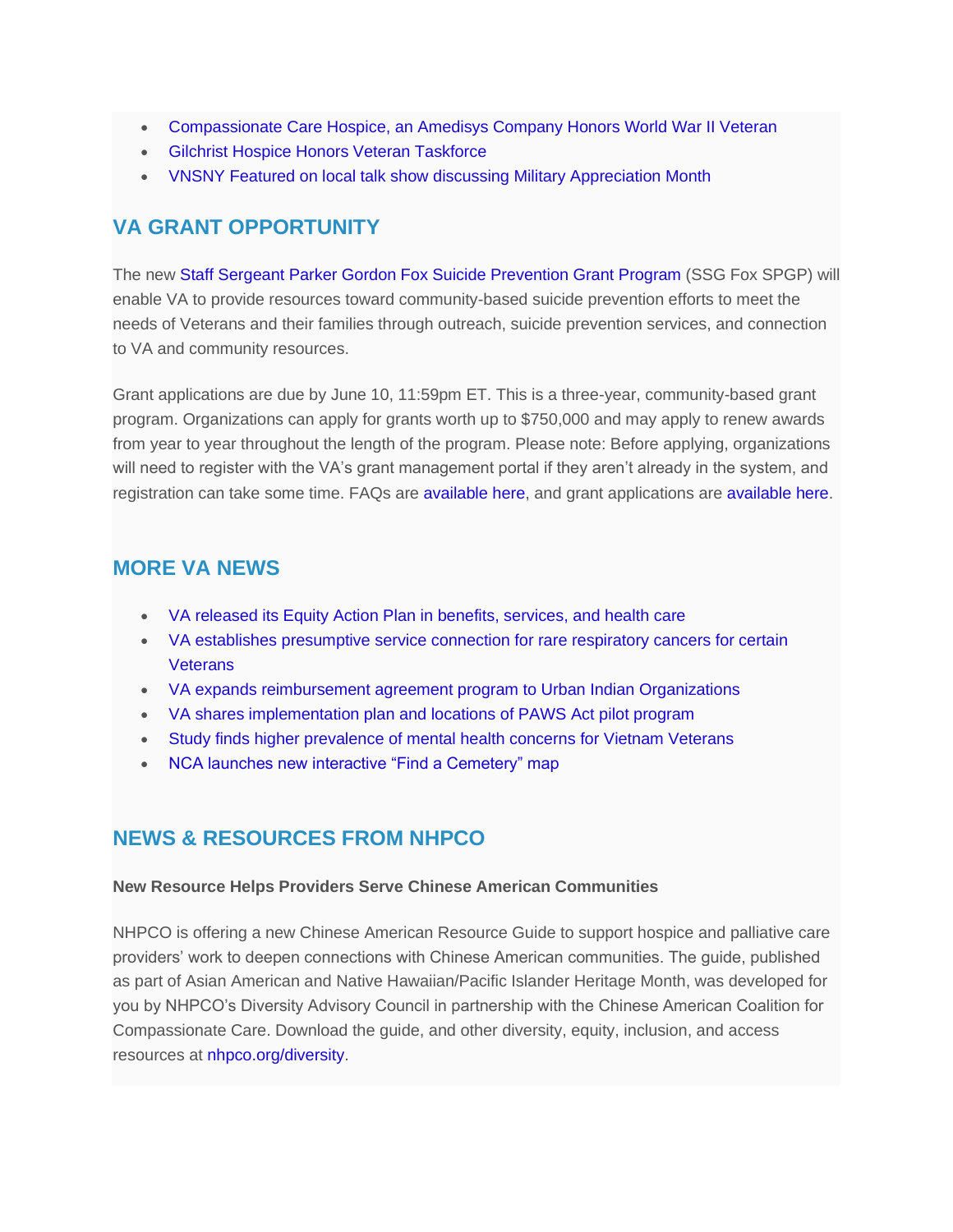#### **Upcoming Learning Opportunities**

June 7 - Member Chat (MyNHPCO): [Perspectives on Music Therapy Practice](https://nam12.safelinks.protection.outlook.com/?url=https%3A%2F%2Furldefense.com%2Fv3%2F__http%3A%2F%2Fnhpco-netforum.informz.net%2Fz%2FcjUucD9taT04NzMzOTA3JnA9MSZ1PTg5MDYwNzk5MyZsaT03NjU1NDQ3NQ%2Findex.html__%3B!!Cki1qOQyyykDL2Q!LxdrBdZtLOPz33RmKRZkwydYD83WKkwqaS3XduYRYJCeEEOmj8QzBmFBDfCJ4525lwY007GbaNhCrmH4rJU6FjmN%24&data=05%7C01%7CJulie.Stafford%40emblemhospice.com%7C55e70e5d548b4f18d03508da43fbef48%7C90c1e80c18bc48e08d4fedc68d091ce7%7C0%7C0%7C637897047686582226%7CUnknown%7CTWFpbGZsb3d8eyJWIjoiMC4wLjAwMDAiLCJQIjoiV2luMzIiLCJBTiI6Ik1haWwiLCJXVCI6Mn0%3D%7C3000%7C%7C%7C&sdata=jBtPIxjchHaf0xUMA3ZOXHSR6P5RH3rW8HZt17d2jsM%3D&reserved=0)<sup>+</sup>

June 7 - Quality: [BiteSizeQI Cohort B](https://nam12.safelinks.protection.outlook.com/?url=https%3A%2F%2Furldefense.com%2Fv3%2F__http%3A%2F%2Fnhpco-netforum.informz.net%2Fz%2FcjUucD9taT04NzMzOTA3JnA9MSZ1PTg5MDYwNzk5MyZsaT03NjU1NDQ3Nw%2Findex.html__%3B!!Cki1qOQyyykDL2Q!LxdrBdZtLOPz33RmKRZkwydYD83WKkwqaS3XduYRYJCeEEOmj8QzBmFBDfCJ4525lwY007GbaNhCrmH4rFsxNaHr%24&data=05%7C01%7CJulie.Stafford%40emblemhospice.com%7C55e70e5d548b4f18d03508da43fbef48%7C90c1e80c18bc48e08d4fedc68d091ce7%7C0%7C0%7C637897047686582226%7CUnknown%7CTWFpbGZsb3d8eyJWIjoiMC4wLjAwMDAiLCJQIjoiV2luMzIiLCJBTiI6Ik1haWwiLCJXVCI6Mn0%3D%7C3000%7C%7C%7C&sdata=Tj9w8FgUfdyfCpNT9tmsLUcmwkmitDcsd3yy%2FnXWRC4%3D&reserved=0)

June 8 - Quality: [BiteSizeQI Cohort C](https://nam12.safelinks.protection.outlook.com/?url=https%3A%2F%2Furldefense.com%2Fv3%2F__http%3A%2F%2Fnhpco-netforum.informz.net%2Fz%2FcjUucD9taT04NzMzOTA3JnA9MSZ1PTg5MDYwNzk5MyZsaT03NjU1NDQ3OQ%2Findex.html__%3B!!Cki1qOQyyykDL2Q!LxdrBdZtLOPz33RmKRZkwydYD83WKkwqaS3XduYRYJCeEEOmj8QzBmFBDfCJ4525lwY007GbaNhCrmH4rDZFRlNQ%24&data=05%7C01%7CJulie.Stafford%40emblemhospice.com%7C55e70e5d548b4f18d03508da43fbef48%7C90c1e80c18bc48e08d4fedc68d091ce7%7C0%7C0%7C637897047686582226%7CUnknown%7CTWFpbGZsb3d8eyJWIjoiMC4wLjAwMDAiLCJQIjoiV2luMzIiLCJBTiI6Ik1haWwiLCJXVCI6Mn0%3D%7C3000%7C%7C%7C&sdata=sJncMIA4JlOIEvzSEHPyx1cXLm39UW8PI5%2FPTI9CwkU%3D&reserved=0)

June 8 - Member Chat (MyNHPCO): [Spiritual Care Documentation: Assessments, Goals and](https://nam12.safelinks.protection.outlook.com/?url=https%3A%2F%2Furldefense.com%2Fv3%2F__http%3A%2F%2Fnhpco-netforum.informz.net%2Fz%2FcjUucD9taT04NzMzOTA3JnA9MSZ1PTg5MDYwNzk5MyZsaT03NjU1NDQ4MA%2Findex.html__%3B!!Cki1qOQyyykDL2Q!LxdrBdZtLOPz33RmKRZkwydYD83WKkwqaS3XduYRYJCeEEOmj8QzBmFBDfCJ4525lwY007GbaNhCrmH4rIW4ouct%24&data=05%7C01%7CJulie.Stafford%40emblemhospice.com%7C55e70e5d548b4f18d03508da43fbef48%7C90c1e80c18bc48e08d4fedc68d091ce7%7C0%7C0%7C637897047686582226%7CUnknown%7CTWFpbGZsb3d8eyJWIjoiMC4wLjAwMDAiLCJQIjoiV2luMzIiLCJBTiI6Ik1haWwiLCJXVCI6Mn0%3D%7C3000%7C%7C%7C&sdata=6IKtKTdh%2FR7pyZLBu5zaY7WtfIsdDdVLvwuHdkxzZD4%3D&reserved=0)  [Interventions](https://nam12.safelinks.protection.outlook.com/?url=https%3A%2F%2Furldefense.com%2Fv3%2F__http%3A%2F%2Fnhpco-netforum.informz.net%2Fz%2FcjUucD9taT04NzMzOTA3JnA9MSZ1PTg5MDYwNzk5MyZsaT03NjU1NDQ4MA%2Findex.html__%3B!!Cki1qOQyyykDL2Q!LxdrBdZtLOPz33RmKRZkwydYD83WKkwqaS3XduYRYJCeEEOmj8QzBmFBDfCJ4525lwY007GbaNhCrmH4rIW4ouct%24&data=05%7C01%7CJulie.Stafford%40emblemhospice.com%7C55e70e5d548b4f18d03508da43fbef48%7C90c1e80c18bc48e08d4fedc68d091ce7%7C0%7C0%7C637897047686582226%7CUnknown%7CTWFpbGZsb3d8eyJWIjoiMC4wLjAwMDAiLCJQIjoiV2luMzIiLCJBTiI6Ik1haWwiLCJXVCI6Mn0%3D%7C3000%7C%7C%7C&sdata=6IKtKTdh%2FR7pyZLBu5zaY7WtfIsdDdVLvwuHdkxzZD4%3D&reserved=0)<sup>+</sup>

June 9 - Webinar: [Equitable and Inclusive Hospice Care for Sexual and Gender Minorities: A Quality](https://nam12.safelinks.protection.outlook.com/?url=https%3A%2F%2Furldefense.com%2Fv3%2F__http%3A%2F%2Fnhpco-netforum.informz.net%2Fz%2FcjUucD9taT04NzMzOTA3JnA9MSZ1PTg5MDYwNzk5MyZsaT03NjU1NDQ4MQ%2Findex.html__%3B!!Cki1qOQyyykDL2Q!LxdrBdZtLOPz33RmKRZkwydYD83WKkwqaS3XduYRYJCeEEOmj8QzBmFBDfCJ4525lwY007GbaNhCrmH4rE0E5YuM%24&data=05%7C01%7CJulie.Stafford%40emblemhospice.com%7C55e70e5d548b4f18d03508da43fbef48%7C90c1e80c18bc48e08d4fedc68d091ce7%7C0%7C0%7C637897047686582226%7CUnknown%7CTWFpbGZsb3d8eyJWIjoiMC4wLjAwMDAiLCJQIjoiV2luMzIiLCJBTiI6Ik1haWwiLCJXVCI6Mn0%3D%7C3000%7C%7C%7C&sdata=Gfcznz%2BzsMod%2BVkzCU5U3PuRbZpspKN%2BO1Abx3TMUB8%3D&reserved=0)  [Imperative\\*](https://nam12.safelinks.protection.outlook.com/?url=https%3A%2F%2Furldefense.com%2Fv3%2F__http%3A%2F%2Fnhpco-netforum.informz.net%2Fz%2FcjUucD9taT04NzMzOTA3JnA9MSZ1PTg5MDYwNzk5MyZsaT03NjU1NDQ4MQ%2Findex.html__%3B!!Cki1qOQyyykDL2Q!LxdrBdZtLOPz33RmKRZkwydYD83WKkwqaS3XduYRYJCeEEOmj8QzBmFBDfCJ4525lwY007GbaNhCrmH4rE0E5YuM%24&data=05%7C01%7CJulie.Stafford%40emblemhospice.com%7C55e70e5d548b4f18d03508da43fbef48%7C90c1e80c18bc48e08d4fedc68d091ce7%7C0%7C0%7C637897047686582226%7CUnknown%7CTWFpbGZsb3d8eyJWIjoiMC4wLjAwMDAiLCJQIjoiV2luMzIiLCJBTiI6Ik1haWwiLCJXVCI6Mn0%3D%7C3000%7C%7C%7C&sdata=Gfcznz%2BzsMod%2BVkzCU5U3PuRbZpspKN%2BO1Abx3TMUB8%3D&reserved=0)

June 14 - Member Chat (MyNHPCO): Virtual Events - [What's Working and What's Not](https://nam12.safelinks.protection.outlook.com/?url=https%3A%2F%2Furldefense.com%2Fv3%2F__http%3A%2F%2Fnhpco-netforum.informz.net%2Fz%2FcjUucD9taT04NzMzOTA3JnA9MSZ1PTg5MDYwNzk5MyZsaT03NjU1NDQ4Mw%2Findex.html__%3B!!Cki1qOQyyykDL2Q!LxdrBdZtLOPz33RmKRZkwydYD83WKkwqaS3XduYRYJCeEEOmj8QzBmFBDfCJ4525lwY007GbaNhCrmH4rMqIHpXP%24&data=05%7C01%7CJulie.Stafford%40emblemhospice.com%7C55e70e5d548b4f18d03508da43fbef48%7C90c1e80c18bc48e08d4fedc68d091ce7%7C0%7C0%7C637897047686582226%7CUnknown%7CTWFpbGZsb3d8eyJWIjoiMC4wLjAwMDAiLCJQIjoiV2luMzIiLCJBTiI6Ik1haWwiLCJXVCI6Mn0%3D%7C3000%7C%7C%7C&sdata=%2BaZFrKZy4SWaeiSrg71NyPeK%2Fsh%2FCXHB2ugRPhM%2BVag%3D&reserved=0)+

June 14 - Performance Measure: [STAR \(Survey of Team Attitudes and Relationships\) Dashboard](https://nam12.safelinks.protection.outlook.com/?url=https%3A%2F%2Furldefense.com%2Fv3%2F__http%3A%2F%2Fnhpco-netforum.informz.net%2Fz%2FcjUucD9taT04NzMzOTA3JnA9MSZ1PTg5MDYwNzk5MyZsaT03NjU1NDQ4NQ%2Findex.html__%3B!!Cki1qOQyyykDL2Q!LxdrBdZtLOPz33RmKRZkwydYD83WKkwqaS3XduYRYJCeEEOmj8QzBmFBDfCJ4525lwY007GbaNhCrmH4rNA9LaW9%24&data=05%7C01%7CJulie.Stafford%40emblemhospice.com%7C55e70e5d548b4f18d03508da43fbef48%7C90c1e80c18bc48e08d4fedc68d091ce7%7C0%7C0%7C637897047686582226%7CUnknown%7CTWFpbGZsb3d8eyJWIjoiMC4wLjAwMDAiLCJQIjoiV2luMzIiLCJBTiI6Ik1haWwiLCJXVCI6Mn0%3D%7C3000%7C%7C%7C&sdata=947gOrEY86g%2BkIKtQRzg8fgJq%2FR%2FX%2BZPBuwCMlP7SiU%3D&reserved=0)  [Walk-through](https://nam12.safelinks.protection.outlook.com/?url=https%3A%2F%2Furldefense.com%2Fv3%2F__http%3A%2F%2Fnhpco-netforum.informz.net%2Fz%2FcjUucD9taT04NzMzOTA3JnA9MSZ1PTg5MDYwNzk5MyZsaT03NjU1NDQ4NQ%2Findex.html__%3B!!Cki1qOQyyykDL2Q!LxdrBdZtLOPz33RmKRZkwydYD83WKkwqaS3XduYRYJCeEEOmj8QzBmFBDfCJ4525lwY007GbaNhCrmH4rNA9LaW9%24&data=05%7C01%7CJulie.Stafford%40emblemhospice.com%7C55e70e5d548b4f18d03508da43fbef48%7C90c1e80c18bc48e08d4fedc68d091ce7%7C0%7C0%7C637897047686582226%7CUnknown%7CTWFpbGZsb3d8eyJWIjoiMC4wLjAwMDAiLCJQIjoiV2luMzIiLCJBTiI6Ik1haWwiLCJXVCI6Mn0%3D%7C3000%7C%7C%7C&sdata=947gOrEY86g%2BkIKtQRzg8fgJq%2FR%2FX%2BZPBuwCMlP7SiU%3D&reserved=0)

June 15 - Member Chat (MyNHPCO): [Expanding Bereavement Volunteer Programming to Enhance](https://nam12.safelinks.protection.outlook.com/?url=https%3A%2F%2Furldefense.com%2Fv3%2F__http%3A%2F%2Fnhpco-netforum.informz.net%2Fz%2FcjUucD9taT04NzMzOTA3JnA9MSZ1PTg5MDYwNzk5MyZsaT03NjU1NDQ4Nw%2Findex.html__%3B!!Cki1qOQyyykDL2Q!LxdrBdZtLOPz33RmKRZkwydYD83WKkwqaS3XduYRYJCeEEOmj8QzBmFBDfCJ4525lwY007GbaNhCrmH4rOH0Okf4%24&data=05%7C01%7CJulie.Stafford%40emblemhospice.com%7C55e70e5d548b4f18d03508da43fbef48%7C90c1e80c18bc48e08d4fedc68d091ce7%7C0%7C0%7C637897047686582226%7CUnknown%7CTWFpbGZsb3d8eyJWIjoiMC4wLjAwMDAiLCJQIjoiV2luMzIiLCJBTiI6Ik1haWwiLCJXVCI6Mn0%3D%7C3000%7C%7C%7C&sdata=LCS7v32ZDwziK%2FT2dDkSWAzhIjuoQcZx3yErG%2B0W%2FnE%3D&reserved=0)  [Survivor Support](https://nam12.safelinks.protection.outlook.com/?url=https%3A%2F%2Furldefense.com%2Fv3%2F__http%3A%2F%2Fnhpco-netforum.informz.net%2Fz%2FcjUucD9taT04NzMzOTA3JnA9MSZ1PTg5MDYwNzk5MyZsaT03NjU1NDQ4Nw%2Findex.html__%3B!!Cki1qOQyyykDL2Q!LxdrBdZtLOPz33RmKRZkwydYD83WKkwqaS3XduYRYJCeEEOmj8QzBmFBDfCJ4525lwY007GbaNhCrmH4rOH0Okf4%24&data=05%7C01%7CJulie.Stafford%40emblemhospice.com%7C55e70e5d548b4f18d03508da43fbef48%7C90c1e80c18bc48e08d4fedc68d091ce7%7C0%7C0%7C637897047686582226%7CUnknown%7CTWFpbGZsb3d8eyJWIjoiMC4wLjAwMDAiLCJQIjoiV2luMzIiLCJBTiI6Ik1haWwiLCJXVCI6Mn0%3D%7C3000%7C%7C%7C&sdata=LCS7v32ZDwziK%2FT2dDkSWAzhIjuoQcZx3yErG%2B0W%2FnE%3D&reserved=0)<sup>+</sup>

June 21 - Member Chat (MyNHPCO): [Leadership and Relationship Building: Boomer to Gen Z](https://nam12.safelinks.protection.outlook.com/?url=https%3A%2F%2Furldefense.com%2Fv3%2F__http%3A%2F%2Fnhpco-netforum.informz.net%2Fz%2FcjUucD9taT04NzMzOTA3JnA9MSZ1PTg5MDYwNzk5MyZsaT03NjU1NDQ4OQ%2Findex.html__%3B!!Cki1qOQyyykDL2Q!LxdrBdZtLOPz33RmKRZkwydYD83WKkwqaS3XduYRYJCeEEOmj8QzBmFBDfCJ4525lwY007GbaNhCrmH4rBBLzl4-%24&data=05%7C01%7CJulie.Stafford%40emblemhospice.com%7C55e70e5d548b4f18d03508da43fbef48%7C90c1e80c18bc48e08d4fedc68d091ce7%7C0%7C0%7C637897047686582226%7CUnknown%7CTWFpbGZsb3d8eyJWIjoiMC4wLjAwMDAiLCJQIjoiV2luMzIiLCJBTiI6Ik1haWwiLCJXVCI6Mn0%3D%7C3000%7C%7C%7C&sdata=shhS7fBKkKwJzIRgvLGNO2F2YC1oSTdhvO7teCAj3cI%3D&reserved=0)<sup>+</sup>

June 21 - Quality: [Quality Connections Renew and Refresh](https://nam12.safelinks.protection.outlook.com/?url=https%3A%2F%2Furldefense.com%2Fv3%2F__http%3A%2F%2Fnhpco-netforum.informz.net%2Fz%2FcjUucD9taT04NzMzOTA3JnA9MSZ1PTg5MDYwNzk5MyZsaT03NjU1NDQ5MQ%2Findex.html__%3B!!Cki1qOQyyykDL2Q!LxdrBdZtLOPz33RmKRZkwydYD83WKkwqaS3XduYRYJCeEEOmj8QzBmFBDfCJ4525lwY007GbaNhCrmH4rHzcP8QC%24&data=05%7C01%7CJulie.Stafford%40emblemhospice.com%7C55e70e5d548b4f18d03508da43fbef48%7C90c1e80c18bc48e08d4fedc68d091ce7%7C0%7C0%7C637897047686582226%7CUnknown%7CTWFpbGZsb3d8eyJWIjoiMC4wLjAwMDAiLCJQIjoiV2luMzIiLCJBTiI6Ik1haWwiLCJXVCI6Mn0%3D%7C3000%7C%7C%7C&sdata=Ha%2FTari5CKBHXPE4EUB%2BHS82YGQyaaVWxnAVpIwpR8E%3D&reserved=0)

June 22 - Quality: Project ECHO – [Process Improvement in Hospice](https://nam12.safelinks.protection.outlook.com/?url=https%3A%2F%2Furldefense.com%2Fv3%2F__http%3A%2F%2Fnhpco-netforum.informz.net%2Fz%2FcjUucD9taT04NzMzOTA3JnA9MSZ1PTg5MDYwNzk5MyZsaT03NjU1NDQ5Mg%2Findex.html__%3B!!Cki1qOQyyykDL2Q!LxdrBdZtLOPz33RmKRZkwydYD83WKkwqaS3XduYRYJCeEEOmj8QzBmFBDfCJ4525lwY007GbaNhCrmH4rBqKXmAS%24&data=05%7C01%7CJulie.Stafford%40emblemhospice.com%7C55e70e5d548b4f18d03508da43fbef48%7C90c1e80c18bc48e08d4fedc68d091ce7%7C0%7C0%7C637897047686582226%7CUnknown%7CTWFpbGZsb3d8eyJWIjoiMC4wLjAwMDAiLCJQIjoiV2luMzIiLCJBTiI6Ik1haWwiLCJXVCI6Mn0%3D%7C3000%7C%7C%7C&sdata=m%2FuhpTnYtl8I1lW3P265CnTisbOTeOUmJY92ggVkwpI%3D&reserved=0)

June 23 - Webinar: [Optimizing Telemedicine Palliative Care\\*](https://nam12.safelinks.protection.outlook.com/?url=https%3A%2F%2Furldefense.com%2Fv3%2F__http%3A%2F%2Fnhpco-netforum.informz.net%2Fz%2FcjUucD9taT04NzMzOTA3JnA9MSZ1PTg5MDYwNzk5MyZsaT03NjU1NDQ5NQ%2Findex.html__%3B!!Cki1qOQyyykDL2Q!LxdrBdZtLOPz33RmKRZkwydYD83WKkwqaS3XduYRYJCeEEOmj8QzBmFBDfCJ4525lwY007GbaNhCrmH4rBbQS7eN%24&data=05%7C01%7CJulie.Stafford%40emblemhospice.com%7C55e70e5d548b4f18d03508da43fbef48%7C90c1e80c18bc48e08d4fedc68d091ce7%7C0%7C0%7C637897047686582226%7CUnknown%7CTWFpbGZsb3d8eyJWIjoiMC4wLjAwMDAiLCJQIjoiV2luMzIiLCJBTiI6Ik1haWwiLCJXVCI6Mn0%3D%7C3000%7C%7C%7C&sdata=AuwQpvkqLxKvsT%2BR3rm%2F2wxHgiD8A5ihwNzRtEcy3ak%3D&reserved=0)

*\* Indicates accredited education with CE/CME credit available to live attendees.*

*+ MyNHPCO Chats are webinars developed by NHPCO members for NHPCO members. They are produced by the leaders of the discipline-based MyNHPCO Steering Committees. Participation is open to employees and volunteers of all NHPCO member organizations.*

### **IN MEMORIAM**